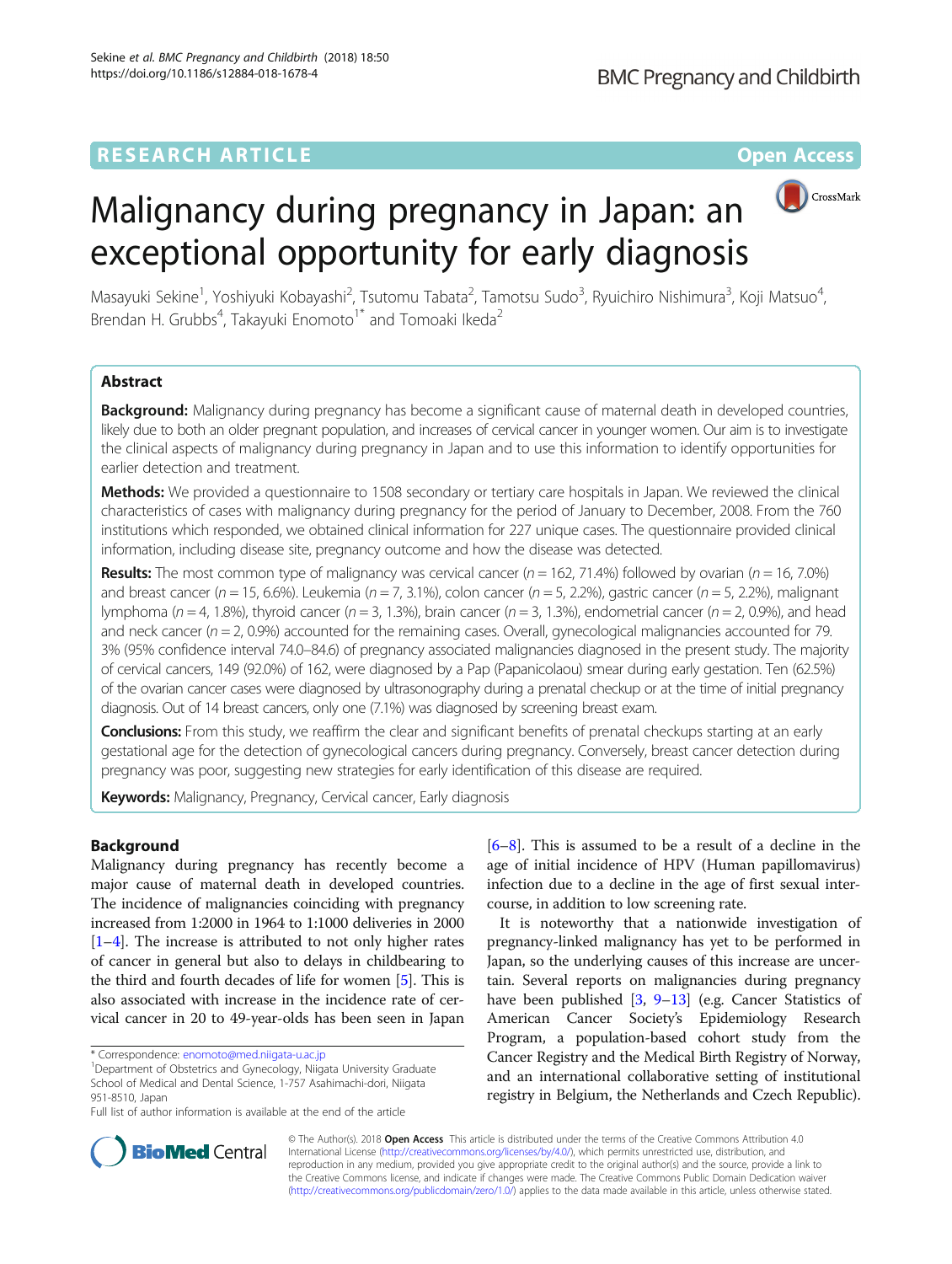In these reports, gynecological tumors are among the malignancies most frequently diagnosed during pregnancy [[9](#page-4-0)–[12](#page-4-0)], particularly those of cervical and ovarian origin [[13](#page-4-0)]. When managing such tumors, the physician must consider both potential fetal effects, as well as the potential loss of the patient's future reproductive capacity as a result of any chosen cancer therapy.

In this study, we have investigated the clinical characteristics of malignancy during pregnancy in Japan, with the goal that our findings will contribute to the earlier detection and better management of malignant diseases during pregnancy.

#### Methods

This study was performed under ethics committee approval of National Cerebral and Cardiovascular Center in Japan. We developed a questionnaire to investigate the clinical characteristics of all cases of pregnancy associated malignancy and distributed copies of this questionnaire to all training hospitals within the Japanese Society of Obstetrics and Gynecology (1475 institutions) and the Japanese Association of Clinical Cancer Centers (32 institutions). Most of the cases has been collected in hospital-based tumor registries. Subsequently, the attending obstetrician or gynecologist has examined the clinical information of the cases from medical records. Over the period of January to December 2008, 760 responding institutions provided information for 227 relevant cases, which we analyzed for clinical characteristics including the site of disease, method of disease detection, and pregnancy outcome.

#### Results

The clinical backgrounds and obstetrical characteristics of the 227 malignant cases reported during pregnancy for this study are shown in Table 1. The median age of the cases was 31.0 years (range: 14–41); 94 patients (41.4%) were nulliparous, 130 (57.3%) were primiparous or multiparous, and 3 were unknown. Pregnancy outcomes were available for all 227 of the cases, and 133 (58.6%) of them delivered at term. As shown in Table 1, the remaining pregnancies resulted in either: iatrogenic preterm delivery (18.9%), elective termination (10.6%), spontaneous abortion (5.3%), or spontaneous preterm delivery (4.4%).

The distribution of gestational age at iatrogenic preterm delivery (after 22 weeks of gestation) is shown in Fig. [1.](#page-2-0) None occured between 22 and 27 weeks gestation. The gestational age at delivery was distributed almost uniformally from 27 weeks until 36 weeks.

The majority of cases identified were cervical cancer (71.4%) followed by ovarian cancer (7.0%) and breast cancer (6.6%). Small numbers of malignancies at various sites account for the remaining cases as seen in Fig. [2](#page-2-0).

| <b>Table 1</b> Obstetrical characteristics of malignancy during |  |  |
|-----------------------------------------------------------------|--|--|
| pregnancy $(n = 227)$                                           |  |  |

| $P_1 \cup P_2 \cup P_3 \cup P_4 \cup P_5 \cup P_6$ |      |             |
|----------------------------------------------------|------|-------------|
| age (range)                                        | 31.0 | $(14 - 41)$ |
| parity                                             |      |             |
| nulliparaous                                       | 94   | (41.4%)     |
| multiparaous                                       | 130  | (57.3%)     |
| unknown                                            | 3    | (1.3%)      |
| pregnancy outcome                                  |      |             |
| abortion                                           |      |             |
| artificial                                         | 24   | $(10.6\%)$  |
| spontanious                                        | 12   | (5.3%)      |
| preterm delivery                                   |      |             |
| iatrogenic                                         | 43   | $(18.9\%)$  |
| spontanious                                        | 10   | (4.4%)      |
| term delivery                                      | 133  | (58.6%)     |
| unknown                                            | 5    | $(2.2\%)$   |

Overall, gynecological malignancies accounted for 79.3% (95% confidence interval 74.0–84.6) of pregnancy associated cancer diagnosed in the present study. The stage at diagnosis of 162 cases with cervical cancer in this study was as follows: 102 cases (63%) in CIN3 (cervical intraepithelial neoplasia: CIN), 16 cases (10%) in stage Ia, 33 cases (20%) in stage Ib, 5 cases (3%) in stage II, 2 cases (1%) in stage IV and 4 cases (3%) with unknown clinical stage. The histologic type of 16 cases with ovarian cancer in this study was as follows: 5 cases with adenocarcinoma (2 endometrioid, 1 serous, 1 clearcell, and 1 mucinous type), 2 with serous borderline tumor, 4 with germcell tumor (3 immature teratoma and 1 dysgerminoma), 1 with malignant transformation of mature teratoma, 1 with sertoli-leidich tumor, and 3 with unknown histology.

Table [2](#page-3-0) demonstrates how the most common types of malignancy identified during pregnancy were diagnosed. Routine Pap (Papanicolaou) smear screening detected 92.0% of the cervical cancer cases, with the remainder identified due to vaginal bleeding, abnormal discharge, or abdomino-pelvic pain. Over half of the ovarian cancer cases (62.5%) were incidentally diagnosed by ultrasonography performed as part of a routine fetal assessment. Three cases (18.8%) were diagnosed at the time of a Caesarean section, with the remaining 3 cases identified either due to abdominal distention or palpation of swollen lymph nodes. Only one of the breast cancer cases (7.1%) was identified by a healthcare provider at the time of routine screening. The remainder were identified by patients performing self-examinations.

#### **Discussion**

In our study, we found that gynecological malignancies accounted for approximately 80% of all malignant diseases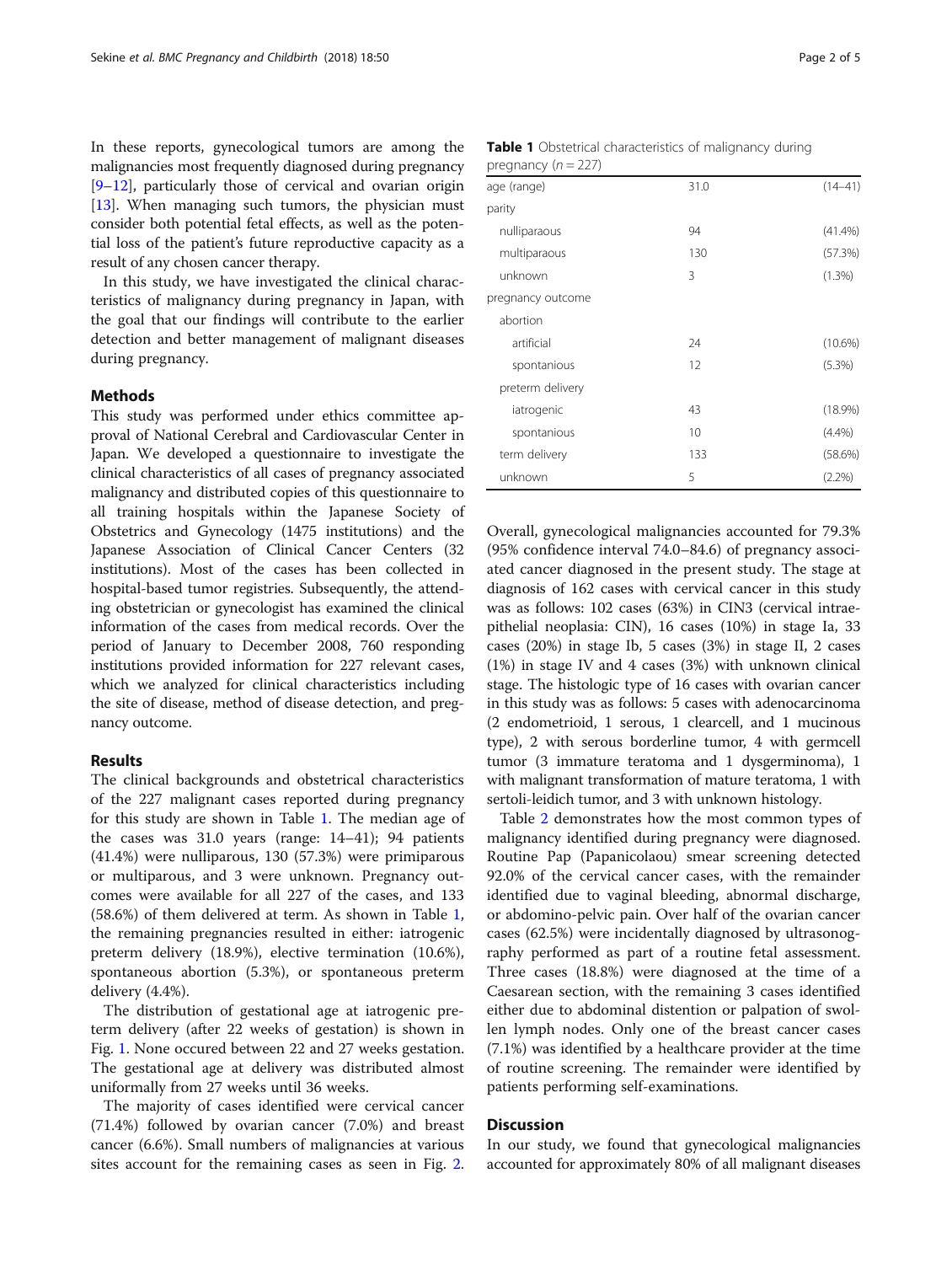<span id="page-2-0"></span>

with pregnancy during 2008. The most common pregnancy associated malignancies worldwide are cervical cancer, breast cancer, lymphoma, ovarian cancer, and melanoma [[12](#page-4-0), [14,](#page-4-0) [15\]](#page-4-0). Of these, cervical and breast cancers account for 50% of all cancers occurring during pregnancy  $[15]$  $[15]$  $[15]$ , which is a lower rate than is seen in the present study (78%). The obstetrician will often have the best opportunity to make the diagnosis of malignancy during pregnancy, so awareness of the associated symptoms is required during regular pre-natal checkups.

We found that conducting a Pap smear during the early pregnancy period was very effective in early detection of cervical cancer, the most common pregnancy associated cancer in Japan. The prevalence of cervical

cancer for women in their twenties and thirties has risen dramatically over the past decade in several studies in Japan  $[6-8]$  $[6-8]$  $[6-8]$ . Based on the findings of this study, it is essential that the obstetrician ask each pregnant patient about her past Pap smear and examination history and strongly recommend this test for any patient who is not up to date on her screening.

In order to detect ovarian cancer during pregnancy, assessment of the adnexae is important at the time of all prenatal ultrasounds. In review of the literature, up to one third of ovarian cancers diagnosed during pregnancy were identified incidentally by ultrasonography, making it the most common method of tumor detiction  $[16–18]$  $[16–18]$  $[16–18]$  $[16–18]$ . As gestational age increases, use of

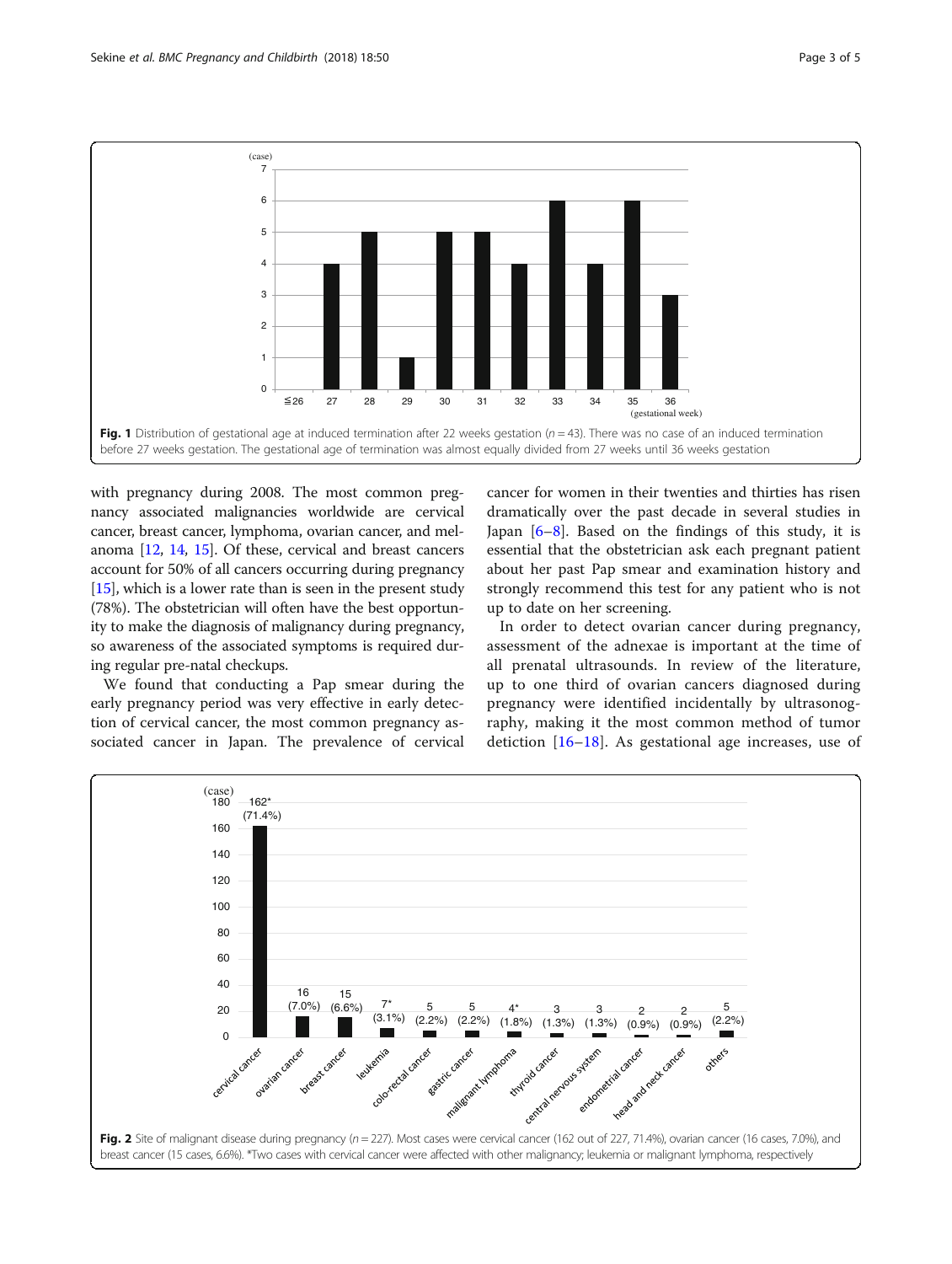<span id="page-3-0"></span>Table 2 Opportunity to detect malignancy during pregnancy

| Malignancy during pregnancy             | number of cases (%) |  |
|-----------------------------------------|---------------------|--|
| Cervical cancer ( $n = 162$ )           |                     |  |
| screening Pap cytology                  | 149 (92.0%)         |  |
| abnormal vaginal bleeding               | 11 (6.8%)           |  |
| abnormal vaginal discharge              | $1(0.6\%)$          |  |
| abdomino-pelvic pain                    | $1(0.6\%)$          |  |
| Ovarian cancer ( $n = 16$ )             |                     |  |
| ultrasonography (routine prenatal care) | 10 (62.5%)          |  |
| incidental (during cesarian section)    | 3 (18.8%)           |  |
| abdominal distension                    | 2(12.5%)            |  |
| abnormal lymphadenopathy                | $1(6.3\%)$          |  |
| Breast cancer ( $n = 14$ )              |                     |  |
| self-detection of a palpable mass       | 13 (92.9%)          |  |
| health care screening                   | $1(7.1\%)$          |  |

transabdominal ultrasound observation to detect an ovarian tumor becomes more difficult, so this is particularly important at the time of the first trimester examination. In cases where the ovaries are not adequately visualized, or characterized by transabdominal ultrasound, a vaginal probe can often provide a better assessment.

In some cases MRI (Magnetic Resonance Imaging) subsequent to an unclear or suspicious ultrasound finding may be necessary to help differentiate whether an ovarian mass is malignant or benign [[19\]](#page-4-0). As the progression of ovarian cancer can be very rapid, at our institution we use a combination of early pregnancy vaginal ultrasonography with a follow-up MRI scan in all cases where there is any suspicion of malignancy.

We found that the majority of breast cancer cases were found following self-detection of a palpable mass and not by a health care provider. Increased breast cancer awareness during pregnancy may contribute to this finding. Additionally, pregnant women are generally not yet at an age where routine mammography is recommended, skewing the results towards initial breast tumor discovery by self-examination. Regular prenatal checkups did not appear to be useful for detecting breast masses, however this may be an area where improvement may come from stressing the importance of a thorough examination, with appropriate close follow up of any suspicious findings. It is a general practice in Japan for midwives, rather than obstetricians to perform breast examinations during prenatal care. Thus, several strategies may be needed to improve the early detection of breast cancer during pregnancy. These might include development of a universal training guideline for breast examination by obstetricians with possible assistance by the midwife service.

#### **Conclusions**

From this study, we reaffirm the significant benefits of pre-natal checkups at an early gestational age for early detection of gynecologic cancer during pregnancy. On the other hand, the detection of non-gynecologic cancers tends to be delayed, and it is clear that we need new strategies as to how to improve screening, particularly for breast cancer in pregnant women.

#### **Abbreviations**

CIN: Cervical intraepithelial neoplasia; HPV: human papillomavirus; MRI: Magnetic resonance imaging; Pap: Papanicolaou

#### Funding

The present study was financially supported by Grant-in-Aid for Scientific Research from the Ministry of Health, Labour and Welfare, Japan.

#### Availability of data and materials

The datasets during and/or analysed during the current study available from the corresponding author on reasonable request.

#### Authors' contributions

TI, TS, RN, TE contributed to the design of this study. MS, YK, TT collected the data and were involved in data analysis. MS drafted the manuscript, performed the data analysis and wrote the primary version of the manuscript. YK, TE, TT, KM, BHG, TI interpreted the data and gave relevant scientific input during the conduction of the study and worked to set up the final version of the manuscript. All authors reviewed the manuscript and approved the final version.

#### Ethics approval and consent to participate

The study was approved by the ethical review board of National Cerebral and Cardiovascular Center in Japan. In accordance with the ethical review's decision, informed consent was not obtained from the subjects.

#### Consent for publication

Not applicable.

#### Competing interests

The authors declare that they have no competing interests.

#### Publisher's Note

Springer Nature remains neutral with regard to jurisdictional claims in published maps and institutional affiliations.

#### Author details

<sup>1</sup>Department of Obstetrics and Gynecology, Niigata University Graduate School of Medical and Dental Science, 1-757 Asahimachi-dori, Niigata 951-8510, Japan. <sup>2</sup> Departments of Obstetrics and Gynecology, Mie University Graduate School of Medicine, Mie, Japan. <sup>3</sup> Department of Gynecology, Hyogo Cancer Center, Hyogo, Japan. <sup>4</sup>Department of Obstetrics and Gynecology, University of Southern California, Los Angeles, CA, USA.

#### Received: 13 January 2016 Accepted: 30 January 2018 Published online: 08 February 2018

#### References

- 1. Salani R, Billingsley CC, Crafton SM. Cancer and pregnancy: an overview for obstetricians and gynecologists. Am J Obstet Gynecol. 2014;211:7–14.
- Williams TJ, Turnbull KE. Carcinoma in situ and pregnancy. Obstet Gynecol. 1964;24:857–64.
- 3. Pavlidis NA. Coexistence of pregnancy and malignancy. Oncologist. 2002;7:279–87.
- 4. Smith LH, Danielsen B, Allen ME, Cress R. Cancer associated with obstetric delivery: results of linkage with the California cancer registry. Am J Obstet Gynecol. 2003;189:1128–35.
- 5. Voulgaris E, Pentheroudakis G, Pavlidis N. Cancer and pregnancy: a comprehensive review. Surg Oncol. 2011;20:e175–85.